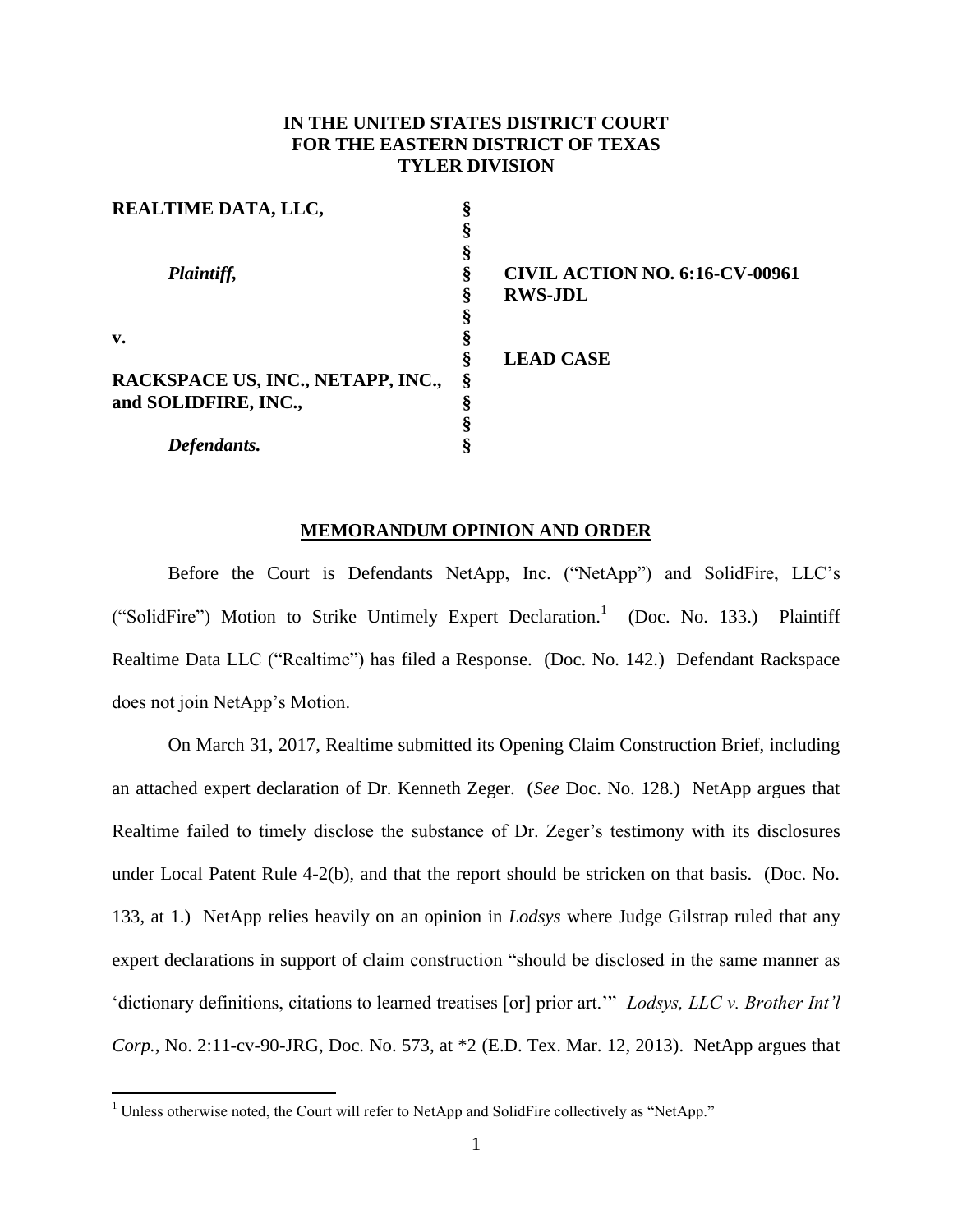it was prejudiced because it did not have sufficient notice with Realtime's L.R. 4-2(b) disclosures to determine whether it should depose Dr. Zeger. (Doc. No. 133, at 2-3.)

Realtime responds that NetApp did not raise this concern when Realtime served its P.R. 4-2 disclosures or when the parties met and conferred, and subsequently filed, their P.R. 4-3 Joint Statement. (Doc. No. 142, at 1.) Realtime notes that in the parties' Joint Statement, they agreed that "[b]oth sides . . . reserve the right to offer expert declarations with their claim construction briefs." (*Id.* (*citing* Doc. No. 108, at 2).) Realtime argues that there is no prejudice because through this statement, it effectively notified NetApp that it intended to offer claim construction testimony. (*Id.* at 1, 5.) Realtime also argues that it adequately summarized its expert's proposed testimony for each term. (*Id.* at 5 (*citing, e.g.*, Doc. No. 108-1, at 11 (For the term "compression": "The following is a brief description of the substance of Dr. Zeger's and/or Dr. Sayood's proposed testimony: How a person of ordinary skill in the art would understand 'compress' in view of the intrinsic and extrinsic evidence.")).) Realtime argues that *Lodsys* merely requires Realtime to "indicate in the Joint Claim Construction Chart and Prehearing Statement that it intends to rely on a sworn declaration; identify the declarant; and identify the precise disputed claim terms which will be addressed thereby." (*Id.* at 7 (*citing Lodsys*, No. 2:11-cv-90-JRG, Doc. No. 573, at \*3).)

In *Lodsys*, after the parties submitted their Joint Claim Construction Chart and Prehearing Statement but before the plaintiff had filed its opening claim construction brief, defendants sought clarification of the disclosure obligations under Local Patent Rule 4-3(b). *Lodsys*, No. 2:11-cv-90-JRG, Doc. No. 573, at \*1. Judge Gilstrap found that a plaintiff's generic statement reserving its right to submit an expert declaration did not satisfy the requirements of Local Patent Rules 4-2(b) or 4-3(b). *Id.* at \*1, \*2.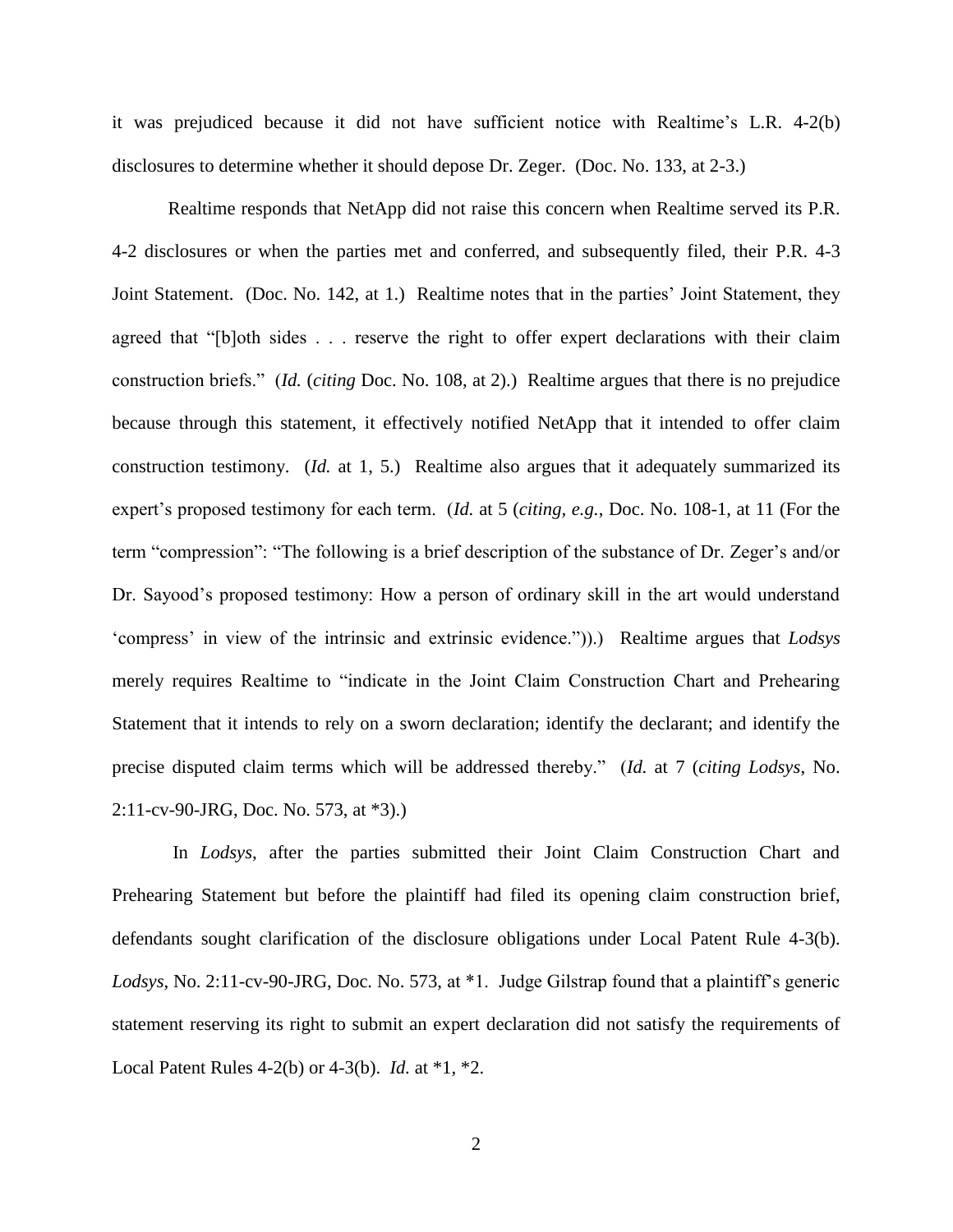Through its own actions, NetApp has effectively "waived" any challenge to Realtime's reliance on the expert declaration of Dr. Zeger for its claim construction arguments. In *Lodsys*, defendants raised their concerns with plaintiff's disclosures soon after the parties filed the Joint Claim Construction statement and prior to plaintiff's submission of its opening claim construction brief. *See id.* On the other hand, NetApp waited until after Realtime had already filed its opening claim construction brief to raise the issue.

Further, in its Local Patent Rule 4-2(b) and 4-3(b) disclosures, NetApp made substantially similar representations when compared to Realtime's statements of potential reliance on expert opinions. For instance, in their 4-2(b) disclosures, Defendants stated for each term that they "may offer expert testimony regarding how this term would have been understood by one of skill in the art at the time of invention in view of the intrinsic evidence." (Doc. No. 142, Ex. A.) NetApp, in effect, acquiesced to the form of Realtime's disclosures of potential expert opinions by providing essentially the same form of disclosures.

As the Court has found in other contexts, "defendant cannot lay behind the log until late in the case and then claim it lacks notice." *Orion IP, LLC v. Staples, Inc.*, 407 F. Supp. 2d 815, 818 (E.D. Tex. 2006) (denying defendant's Motion seeking to limit plaintiff's infringement arguments to certain accused products based on plaintiff's disclosures in its initial infringement contentions). NetApp had ample opportunities to challenge Realtime's Local Patent Rule 4-2(b) and 4-3(b) disclosures long before Realtime filed its opening claim construction brief, but chose not to take them. Compounded by the fact that NetApp made statements substantially similar to Realtime's in its own claim construction disclosures, such a tactic does not warrant the wholesale exclusion of Dr. Zeger's expert report at this stage.